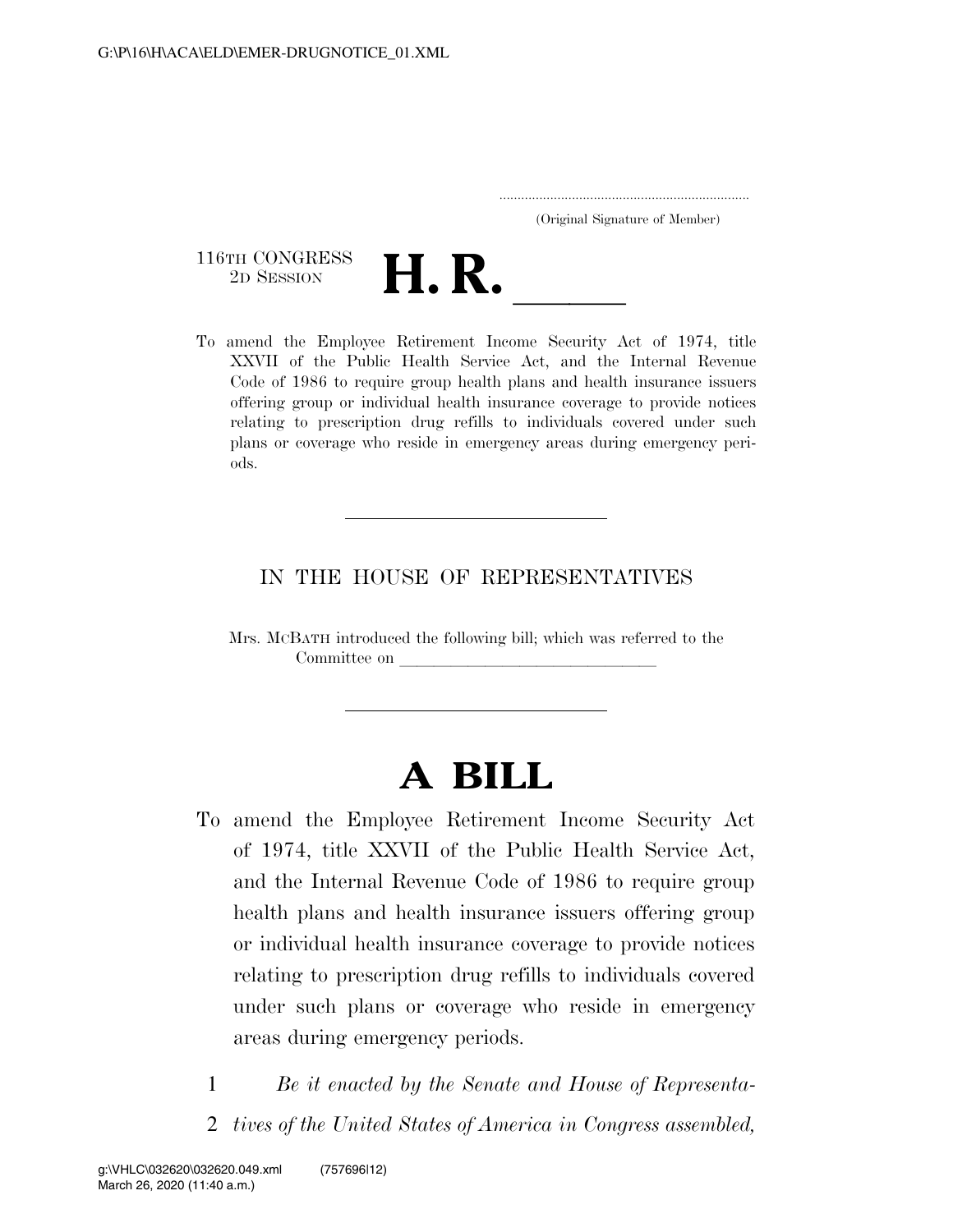### **SECTION 1. SHORT TITLE.**

 This Act may be cited as the ''Emergency Advance Refill Notification Act of 2020''.

# **SEC. 2. REQUIRING PRESCRIPTION DRUG REFILL NOTIFI-**

- **CATIONS DURING EMERGENCIES.**
- (a) ERISA.—

 (1) IN GENERAL.—Subpart B of part 7 of sub- title B of title I of the Employee Retirement Income Security Act of 1974 (29 U.S.C. 1185 et seq.) is amended by adding at the end the following new sec-tion:

### **''SEC. 716. PROVISION OF PRESCRIPTION DRUG REFILL NO-**

### **TIFICATIONS DURING EMERGENCIES.**

 ''(a) IN GENERAL.—A group health plan, and a health insurance issuer offering health insurance coverage in connection with a group health plan, that provides bene- fits for prescription drugs under such plan or such cov- erage shall provide to each participant or beneficiary under such plan or such coverage who resides in an emer-gency area during an emergency period—

 $\frac{1}{2}$  (1) not later than 5 business days after the date of the beginning of such period with respect to such area (or, the case of the emergency period de-24 scribed in section  $2(d)(2)$  of the Emergency Advance Refill Notification Act of 2020, not later than 5 business days after the date of the enactment of this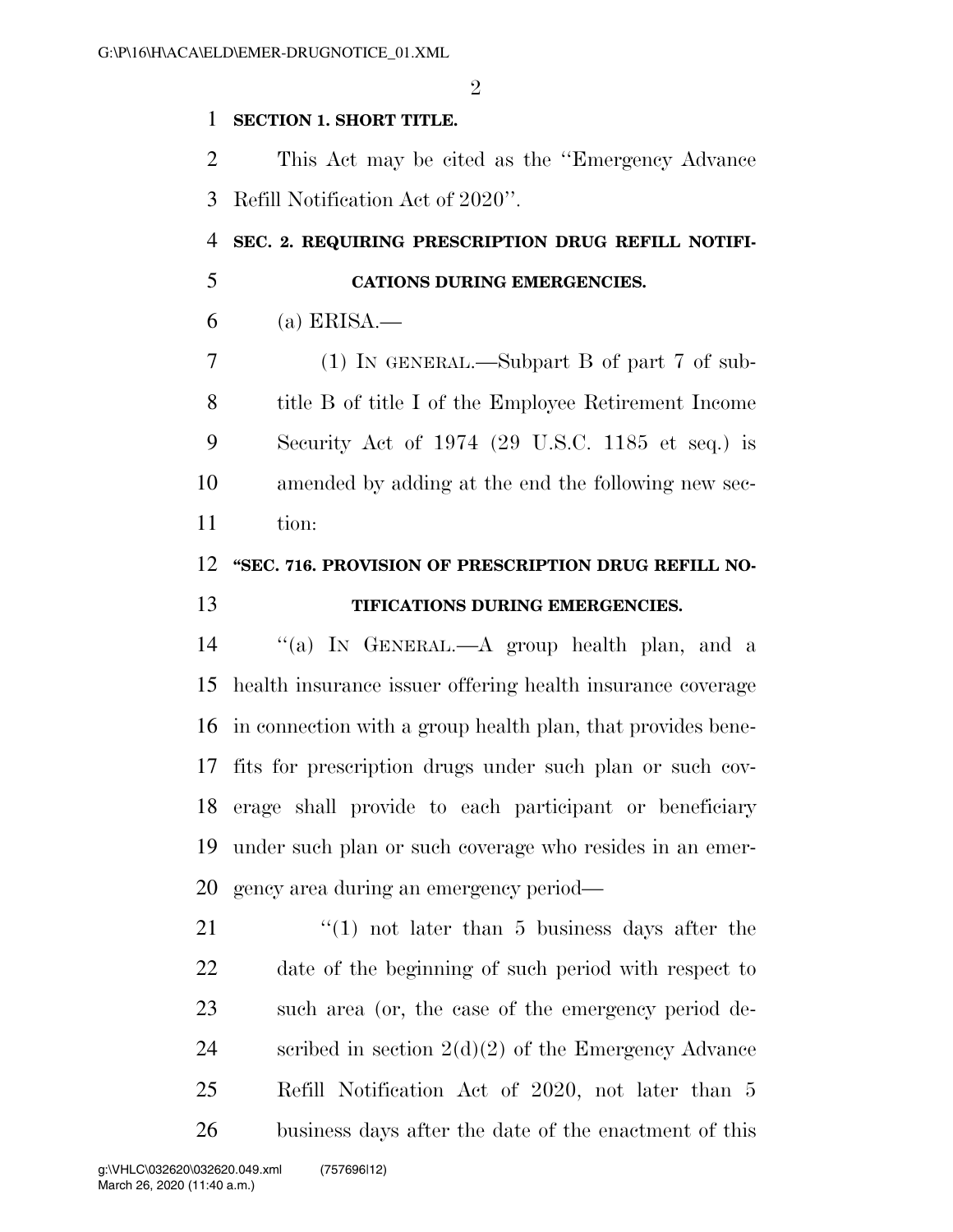section), a notification (written in a manner that is clear and understandable to the average participant or beneficiary)—

4 ''(A) of whether such plan or coverage will waive, during such period with respect to such a participant or beneficiary, any time restric- tions under such plan or coverage on any au- thorized refills for such drugs to enable such re- fills in advance of when such refills would oth- erwise have been permitted under such plan or coverage; and

 $\mathcal{L}$  ''(B) in the case that such plan or coverage will waive such restrictions during such period with respect to such a participant or bene- ficiary, that contains information on how such a participant or beneficiary may obtain such a refill; and

 $\langle \cdot (2) \rangle$  in the case such plan or coverage elects to so waive such restrictions during such period with respect to such a participant or beneficiary after the notification described in paragraph (1) has been pro-22 vided with respect to such period, not later than 5 business days after such election, a notification of such election the contains the information described in subparagraph (B) of such paragraph.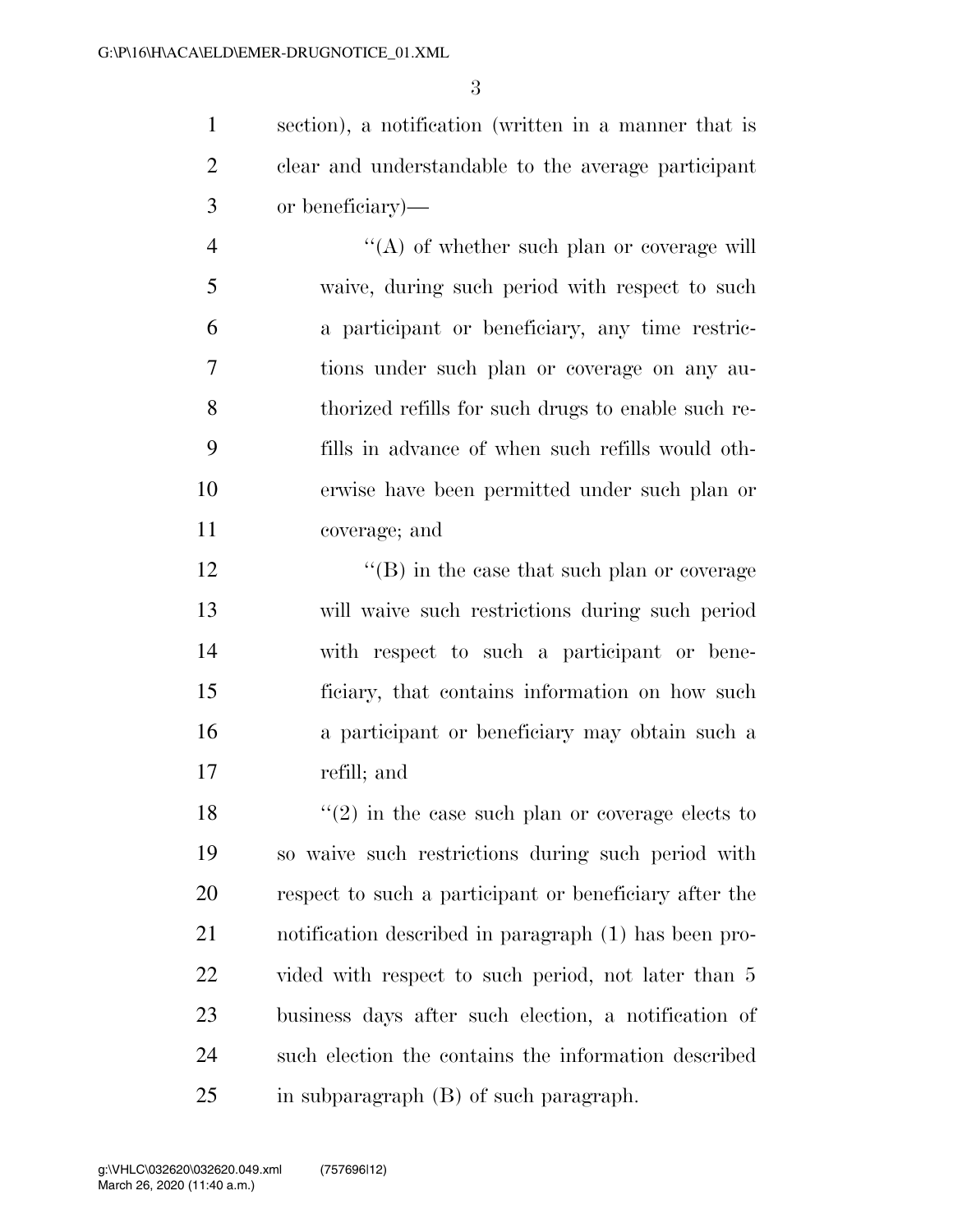''(b) EMERGENCY AREA; EMERGENCY PERIOD.—For

 purposes of this section, an 'emergency area' is a geo- graphical area in which, and an 'emergency period' is the period during which, there exists— ''(1) an emergency or disaster declared by the President pursuant to the National Emergencies Act or the Robert T. Stafford Disaster Relief and Emer- gency Assistance Act; and  $(2)$  a public health emergency declared by the Secretary pursuant to section 319 of the Public Health Service Act.''. (2) CLERICAL AMENDMENT.—The table of con- tents of the Employee Retirement Income Security Act of 1974 is amended by inserting after the item relating to section 714 the following: ''Sec. 715. Additional market reforms. ''Sec. 716. Provision of prescription drug refill notifications during emergencies.''. (b) PHSA.—Subpart II of part A of title XXVII of the Public Health Service Act (42 U.S.C. 300gg–11 et seq.) is amended by adding at the end the following new section: **''SEC. 2730. PROVISION OF PRESCRIPTION DRUG REFILL NOTIFICATIONS DURING EMERGENCIES.**  22 "(a) IN GENERAL.—A group health plan, and a health insurance issuer offering group or individual health

insurance coverage, that provides benefits for prescription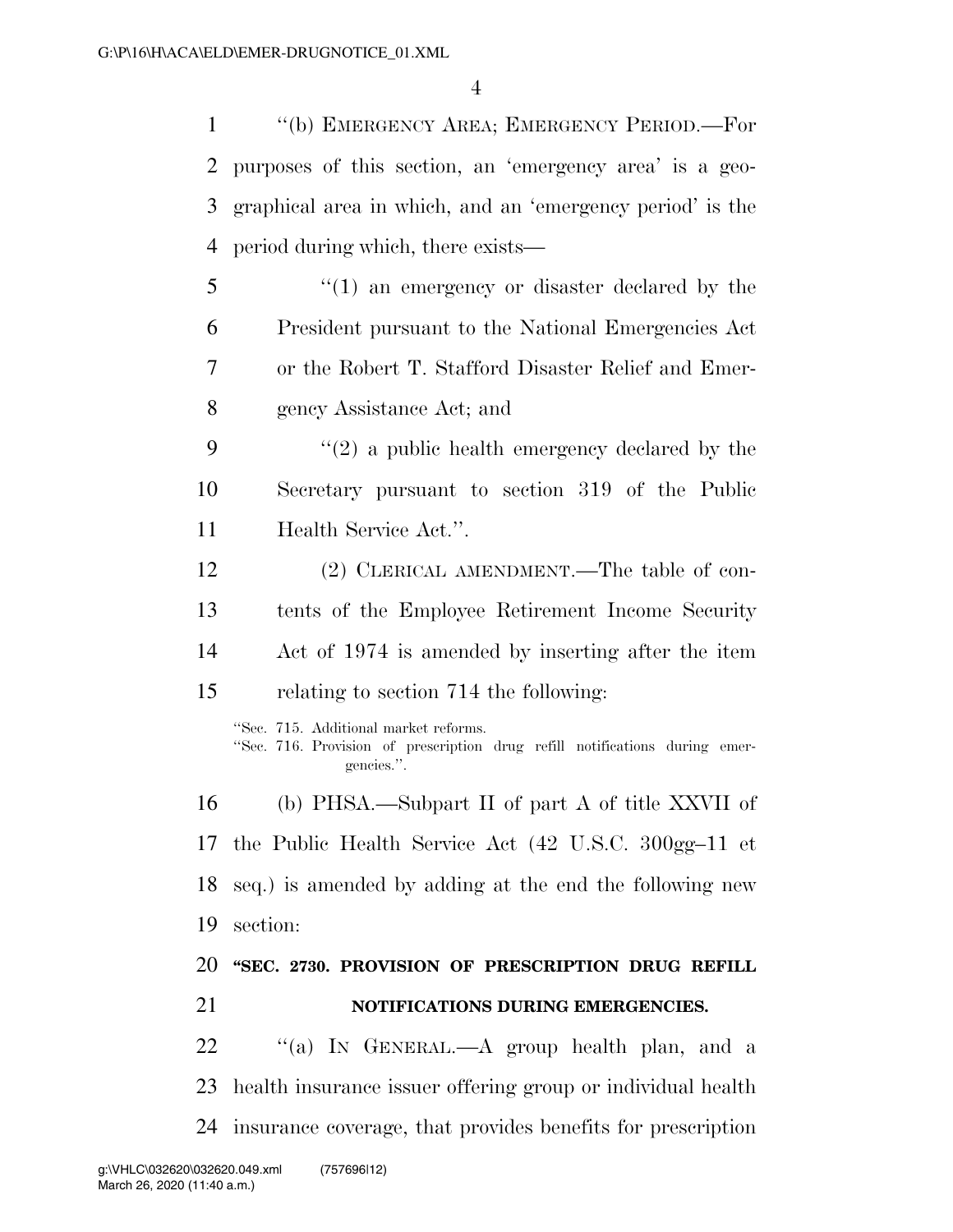drugs under such plan or such coverage shall provide to each participant, beneficiary, or enrollee enrolled under such plan or such coverage who resides in an emergency area during an emergency period—

 ''(1) not later than 5 business days after the date of the beginning of such period with respect to such area (or, the case of the emergency period de- scribed in section 2(d)(2) of the Emergency Advance Refill Notification Act of 2020, not later than 5 business days after the date of the enactment of this section), a notification (written in a manner that is clear and understandable to the average participant, beneficiary, or enrollee)—

 $\mathcal{L}(\mathbf{A})$  of whether such plan or coverage will waive, during such period with respect to such a participant, beneficiary, or enrollee, any time restrictions under such plan or coverage on any authorized refills for such drugs to enable such refills in advance of when such refills would otherwise have been permitted under such plan or coverage; and

 $\langle$  (B) in the case that such plan or coverage will waive such restrictions during such period with respect to such a participant, beneficiary, or enrollee, that contains information on how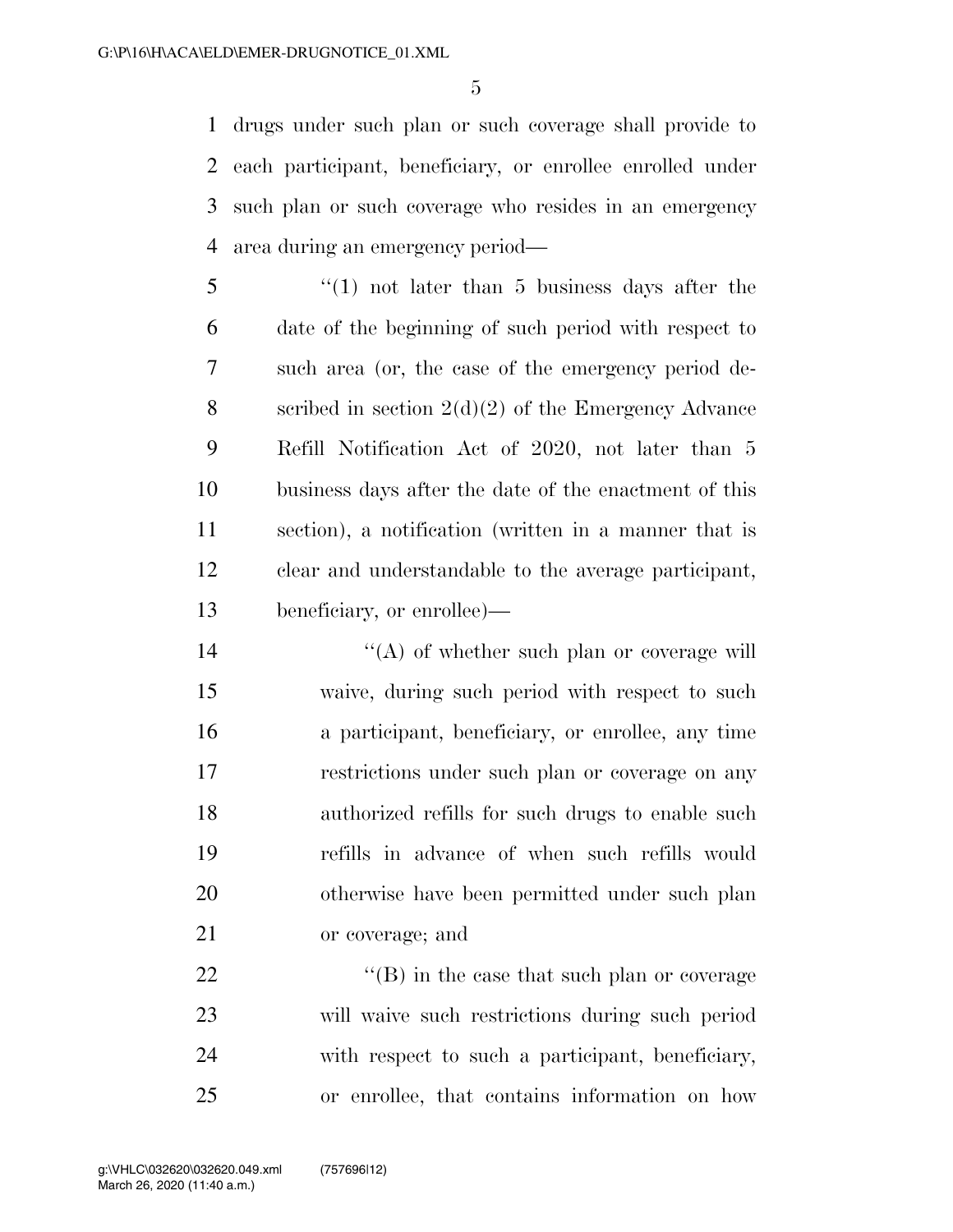such a participant, beneficiary, or enrollee may obtain such a refill; and

 ''(2) in the case such plan or coverage elects to so waive such restrictions during such period with respect to such a participant, beneficiary, or enrollee after the notification described in paragraph (1) has been provided with respect to such period, not later than 5 business days after such election, a notifica- tion of such election the contains the information de-scribed in subparagraph (B) of such paragraph.

 ''(b) EMERGENCY AREA; EMERGENCY PERIOD.—For purposes of this section, an 'emergency area' is a geo- graphical area in which, and an 'emergency period' is the period during which, there exists—

 ''(1) an emergency or disaster declared by the President pursuant to the National Emergencies Act or the Robert T. Stafford Disaster Relief and Emer-gency Assistance Act; and

19  $(2)$  a public health emergency declared by the Secretary pursuant to section 319.''.

(c) IRC.—

 (1) IN GENERAL.—Subchapter B of chapter 100 of the Internal Revenue Code of 1986 is amend-ed by adding at the end the following new section: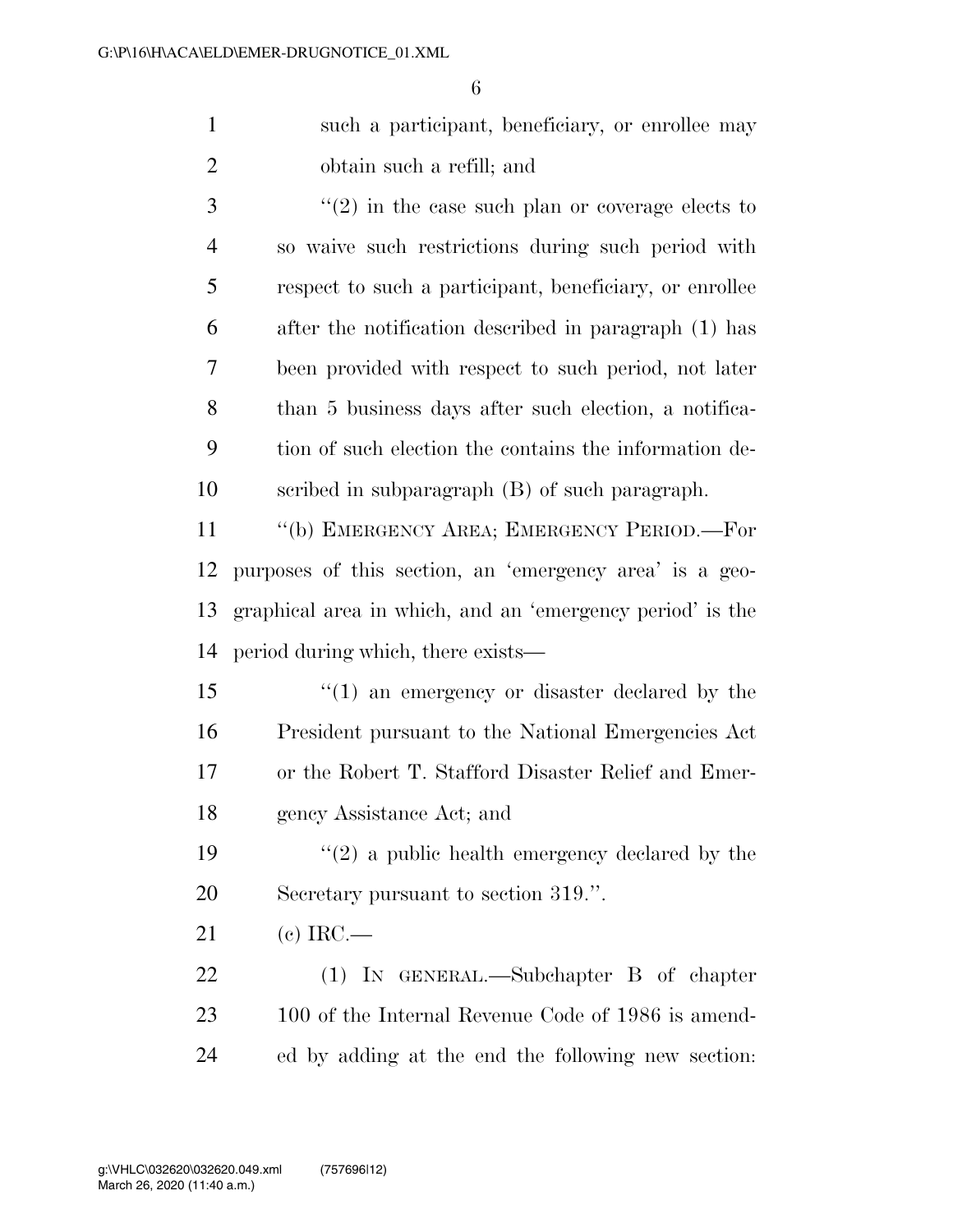## **''SEC. 9816. PROVISION OF PRESCRIPTION DRUG REFILL NOTIFICATIONS DURING EMERGENCIES.**

 ''(a) IN GENERAL.—A group health plan that pro- vides benefits for prescription drugs under such plan shall provide to each participant or beneficiary enrolled under such plan who resides in an emergency area during an emergency period, not later than 5 business days after the date of the beginning of such period with respect to such area (or, the case of the emergency period described in section 2(d)(2) of the Emergency Advance Refill Notifica- tion Act of 2020, not later than 5 business days after the date of the enactment of this section)—

13  $\frac{1}{2}$  (1) a notification (written in a manner that is clear and understandable to the average participant or beneficiary)—

 $\mathcal{L}(\mathbf{A})$  of whether such plan will waive, dur- ing such period with respect to such a partici- pant or beneficiary, any time restrictions under such plan on any authorized refills for such drugs to enable such refills in advance of when such refills would otherwise have been per-mitted under such plan; and

23 ''(B) in the case that such plan will waive such restrictions during such period with re-spect to such a participant or beneficiary, that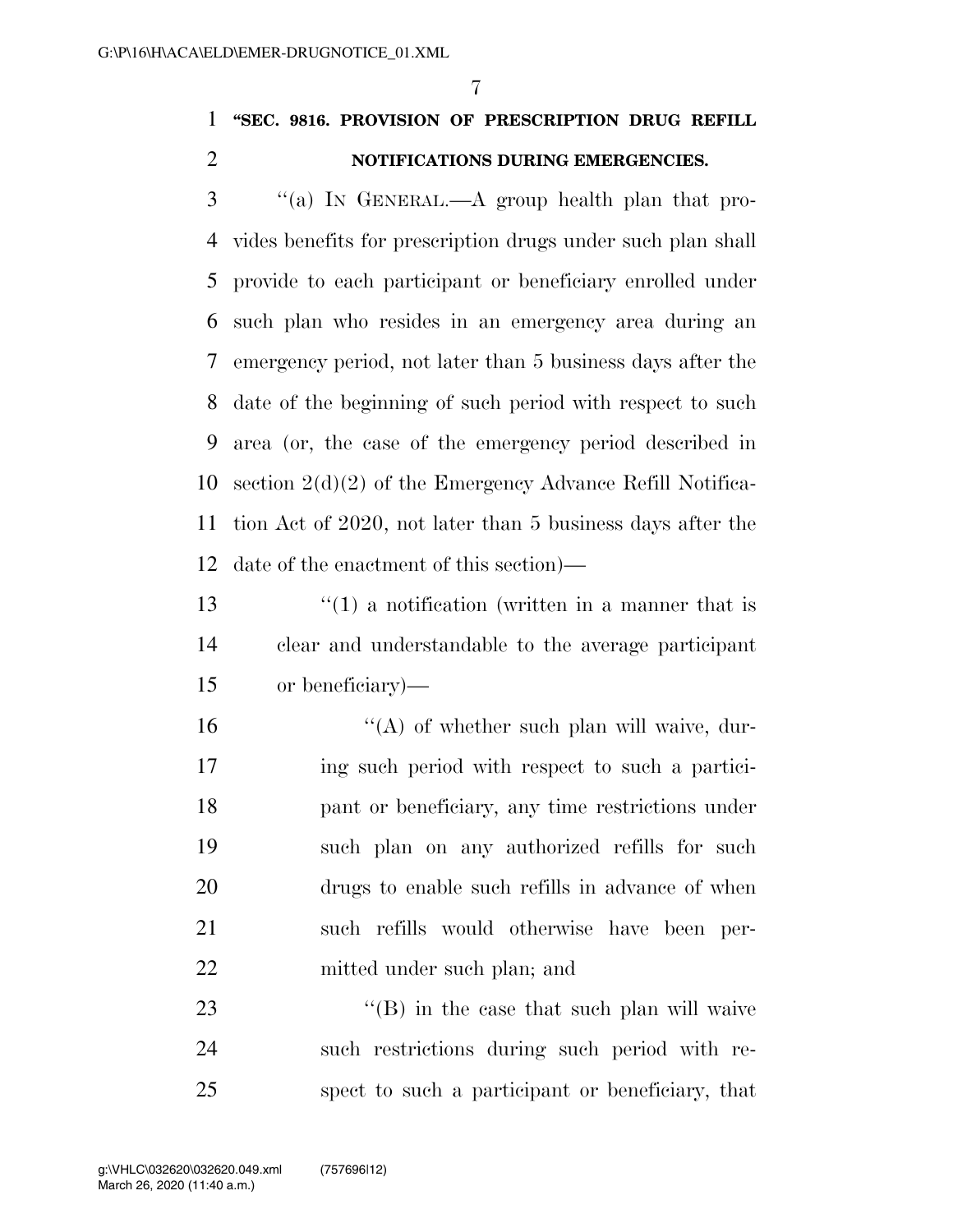contains information on how such a participant or beneficiary may obtain such a refill; and ''(2) in the case such plan elects to so waive such restrictions during such period with respect to such an participant or beneficiary after the notifica- tion described in paragraph (1) has been provided with respect to such period, not later than 5 busi- ness days after such election, a notification of such election the contains the information described in subparagraph (B) of such paragraph. ''(b) EMERGENCY AREA; EMERGENCY PERIOD.—For purposes of this section, an 'emergency area' is a geo- graphical area in which, and an 'emergency period' is the period during which, there exists— ''(1) an emergency or disaster declared by the President pursuant to the National Emergencies Act or the Robert T. Stafford Disaster Relief and Emer- gency Assistance Act; and  $\frac{1}{2}$  a public health emergency declared by the Secretary pursuant to section 319 of the Public 21 Health Service Act.". 22 (2) CLERICAL AMENDMENT.—The table of sec- tions for subchapter B of chapter 100 of the Inter- nal Revenue Code of 1986 is amended by adding at the end the following new item: